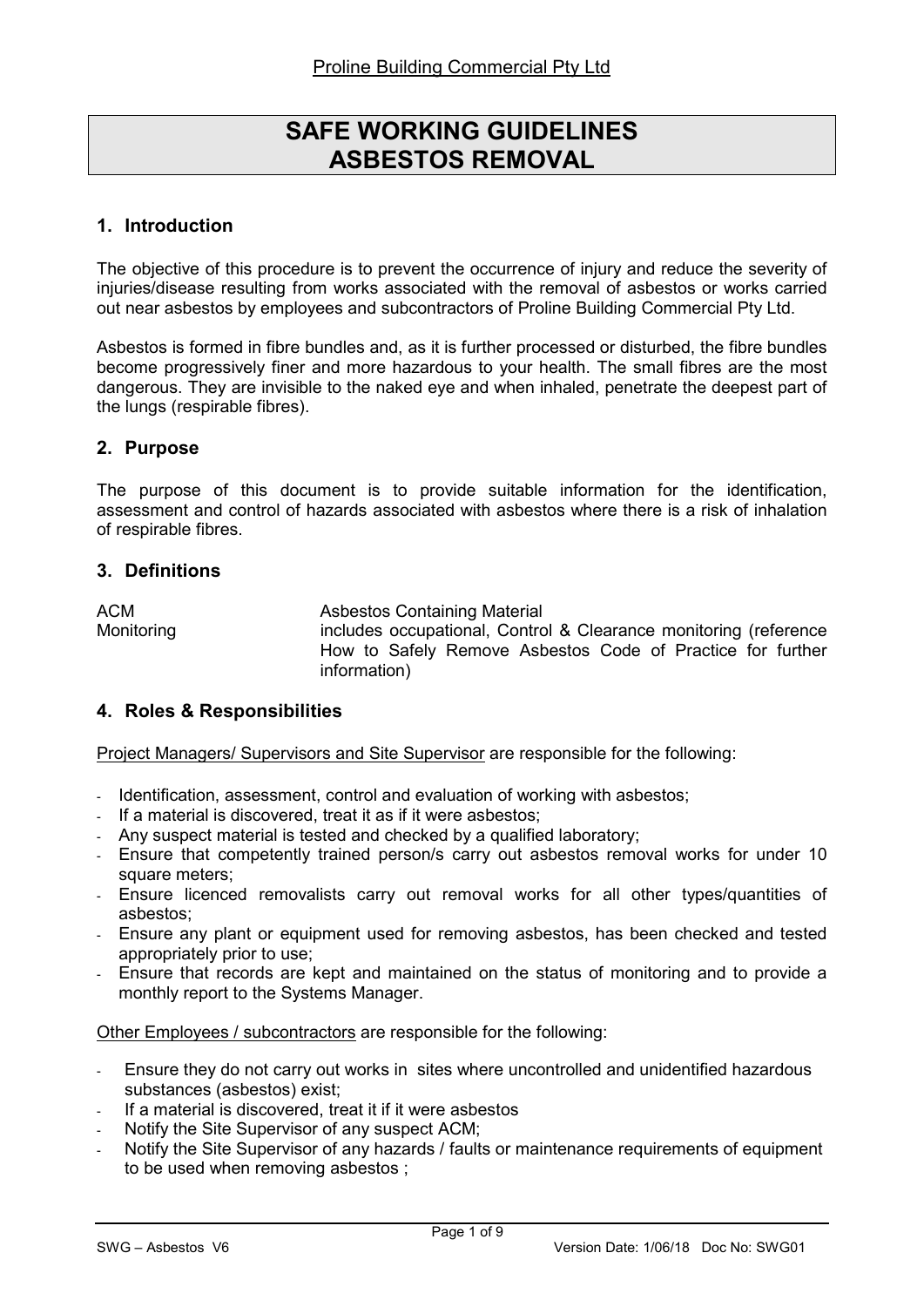- Co-operate with Project Managers/Supervisors and Site Supervisor in implementing the working with asbestos management controls;

#### 5. Procedure

The use of any forms of asbestos is no longer permitted. The use of all types of asbestos including manufacture and use (including reuse or resale) is prohibited under law.

When an ACM or suspect ACM is identified on site, the Project Manager should carry out a risk assessment. The purpose of the risk assessment is to enable decisions to be made about appropriate control measures, training, monitoring and health surveillance. The risk assessment process enables distinction to be made between the 'hazard' and 'risk' and enable decisions to be made about appropriate control measures to lower the risk as far as practicable.

Employees and subcontractors are also responsible for developing an understanding of becoming competent in the implementation of risk management principles and practices on site/s.

This is a four phase process:-

- 1. Risk Identification
- 2. Risk Assessment
- 3. Risk Control
- 4. Risk Evaluation

# 5.1 Risk Identification - STEP 1. IDENTIFY

Asbestos may be identified on Proline work sites via the following means:-

- Client information (ie Asbestos Register/s / Hazardous Substance Registers), if no register. Ensure a Hazardous inspection is carried out.
- Building or equipment surveys
- General observation by anyone on site
- Found during excavations

And if so; you must



If it is uncertain as to whether a material contains asbestos a sample is to be taken for analysis by a qualified person. Where there are inaccessible areas that are likely to contain ACM, Proline will assume that asbestos is present.

#### Factors to Consider when Identifying Asbestos:

1. When was the building constructed / refurbished etc? – asbestos was widely used in the building and construction industry in the until the late 1980's, when bans on manufacture and use where put in place.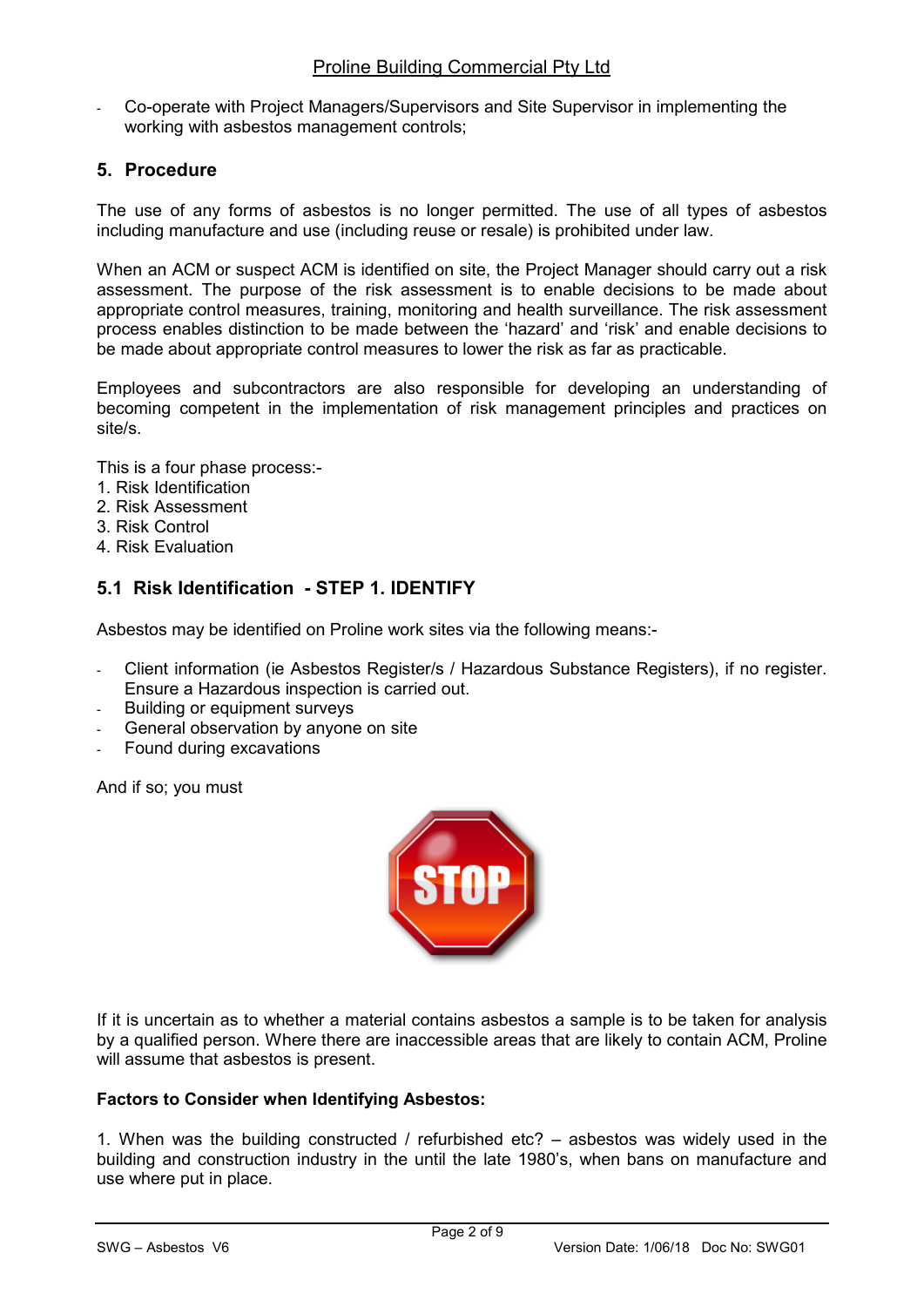NOTE: The use of asbestos was only completely prohibited in 2003. Therefore any refurbishment, extension to an original building may contain asbestos.

#### General Common Areas – Asbestos is located:

Cement Sheet – used for roof sheeting are likely to contain bonded asbestos materials Wet Areas – External Walls / Floors

Wet Areas – such as bathrooms, toilet and laundries, including vinyl tiles, glue, paints etc Pipes / Lagging – including water / sewerage / insulation

Electrical Fittings – pre- 2003 may also contain asbestos products.

# IF YOU ARE UNSURE – ASSUME IT IS AND STO

Once asbestos has been identified, the following information is required to identify the full scope of the ACM hazard:-

- The location and condition
- The type of ACM ie asbestos cement sheet; conduits and piping for electrical / water / telecommunications services, insulations, rubber plastics, fire rated doors, coats on structural beams of buildings, fillers and filters, pipe lagging, lino tiles.
- Whether the ACM is friable or non friable;
- If there is any inaccessible areas that are likely to contain asbestos:
- If the nature or location of any work to be carried out is likely to disturb the ACM.

#### 5.2 Risk Assessment

Identified hazards should then be prioritised according to the severity of injury, frequency of task and probability whilst performing the task. When assessing the risk, consideration will be given to:

- The likelihood of the incident occurring and;
- The consequence relating to that type of incident.

Once asbestos has been identified, it is required to be analysed by a qualified laboratory to determine:

- Conformation of the material; and

- The level of risk associated with the ACM in situ.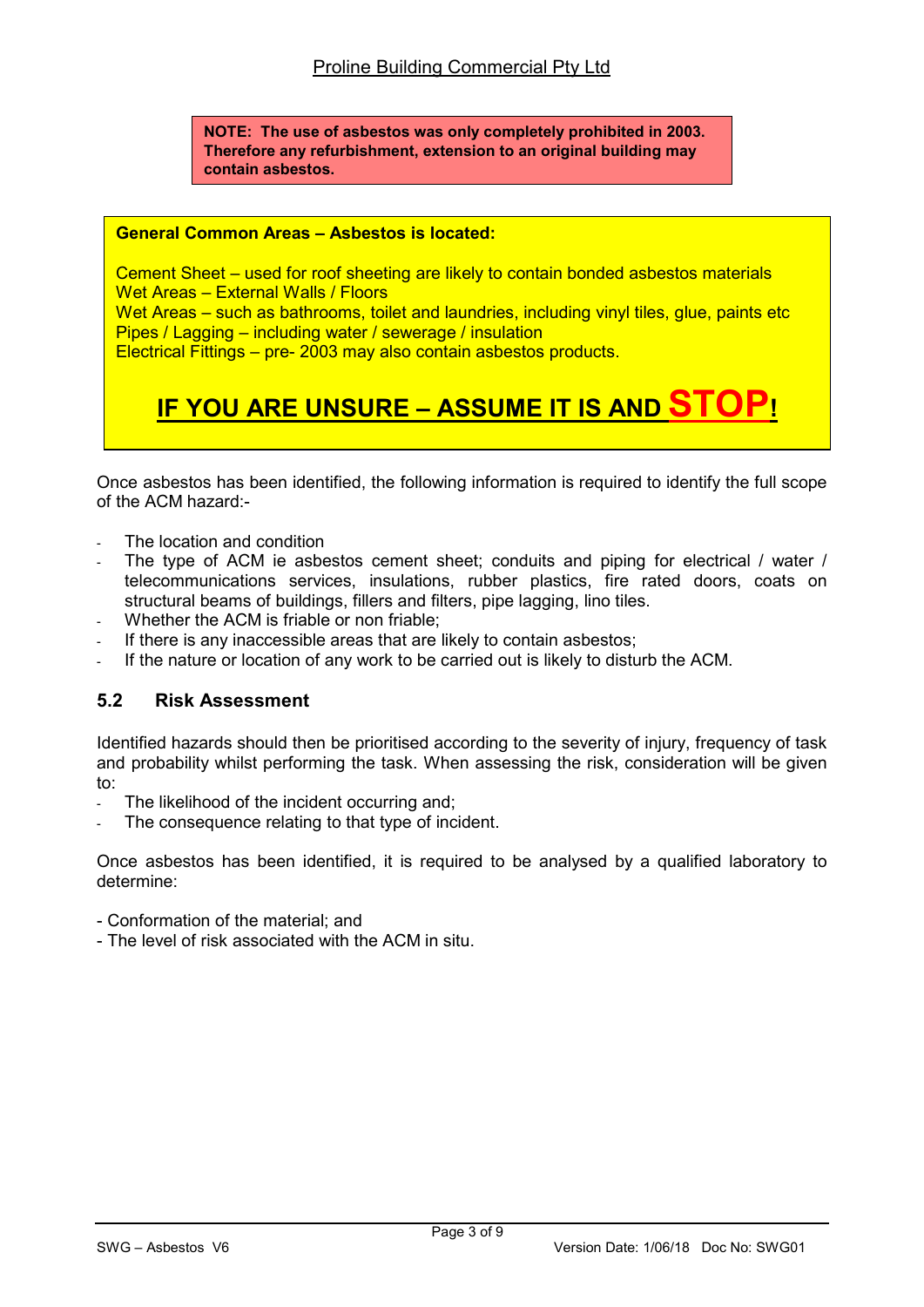## 5.3 Risk Control

Airborne asbestos fibres are to be controlled to minimise the risk to health. Control measures should be implemented in accordance with the heirchary of controls for occupational hazards with elimination the most preferred and use of personal protective equipment the least.

- Eliminate the risk by ceasing the hazardous component or activity
- Substitute a less harmful alternative hazard substance or process
- Isolate the hazard at source using engineering means
- Introduce administrative controls to minimize exposure
- Use of Personal Protective Equipment



Control options should include the following:

- ACM which is friable and not in a stable condition, where there is a risk of exposure, should be removed by a licensed removalist as soon as practicable (a bonded asbestos license is required to remove more than 10 square meters of bonded asbestos material);
- ACM is sprayed down with water mist prior to removal if possible;
- ACM that is friable, but in a stable condition and accessible, should be notified to the client for serious consideration of removal;
- Any remaining ACM should be clearly labeled and notified to the client, so regular inspection can take place.

| <b>Type of licence</b> | What asbestos can be removed?                                                                                                                                                                                                                                                                                                                         |  |  |  |
|------------------------|-------------------------------------------------------------------------------------------------------------------------------------------------------------------------------------------------------------------------------------------------------------------------------------------------------------------------------------------------------|--|--|--|
| Class A                | Can remove any amount or quantity of asbestos or ACM, including:                                                                                                                                                                                                                                                                                      |  |  |  |
|                        | any amount of friable asbestos or ACM                                                                                                                                                                                                                                                                                                                 |  |  |  |
|                        | any amount of ACD, and<br>٠                                                                                                                                                                                                                                                                                                                           |  |  |  |
|                        | any amount of non-friable asbestos or ACM.                                                                                                                                                                                                                                                                                                            |  |  |  |
| Class B                | Can remove:                                                                                                                                                                                                                                                                                                                                           |  |  |  |
|                        | any amount of non-friable asbestos or ACM (Note: A Class B licence is required for removal of<br>more than 10m <sup>2</sup> of non-friable asbestos or ACM but the licence holder can also remove up to<br>10m <sup>2</sup> of non-friable asbestos or ACM),                                                                                          |  |  |  |
|                        | ACD associated with the removal of non-friable asbestos or ACM (Note: A Class B licence<br>is required for removal of ACD associated with the removal of more than 10m <sup>2</sup> of non-friable<br>asbestos or ACM but the licence holder can also remove ACD associated with removal of up to<br>10m <sup>2</sup> of non friable asbestos or ACM. |  |  |  |
| No licence required    | Can remove:                                                                                                                                                                                                                                                                                                                                           |  |  |  |
|                        | up to 10m <sup>2</sup> of non-friable asbestos or ACM<br>$\bullet$                                                                                                                                                                                                                                                                                    |  |  |  |
|                        | ACD that:                                                                                                                                                                                                                                                                                                                                             |  |  |  |
|                        | is associated with the removal of less than 10m <sup>2</sup> of non-friable asbestos or ACM, or<br>$\circ$                                                                                                                                                                                                                                            |  |  |  |
|                        | is not associated with the removal of friable or non-friable asbestos and is only a minor<br>$\circ$<br>contamination.                                                                                                                                                                                                                                |  |  |  |

Table 1 - Asbestos Removal Licences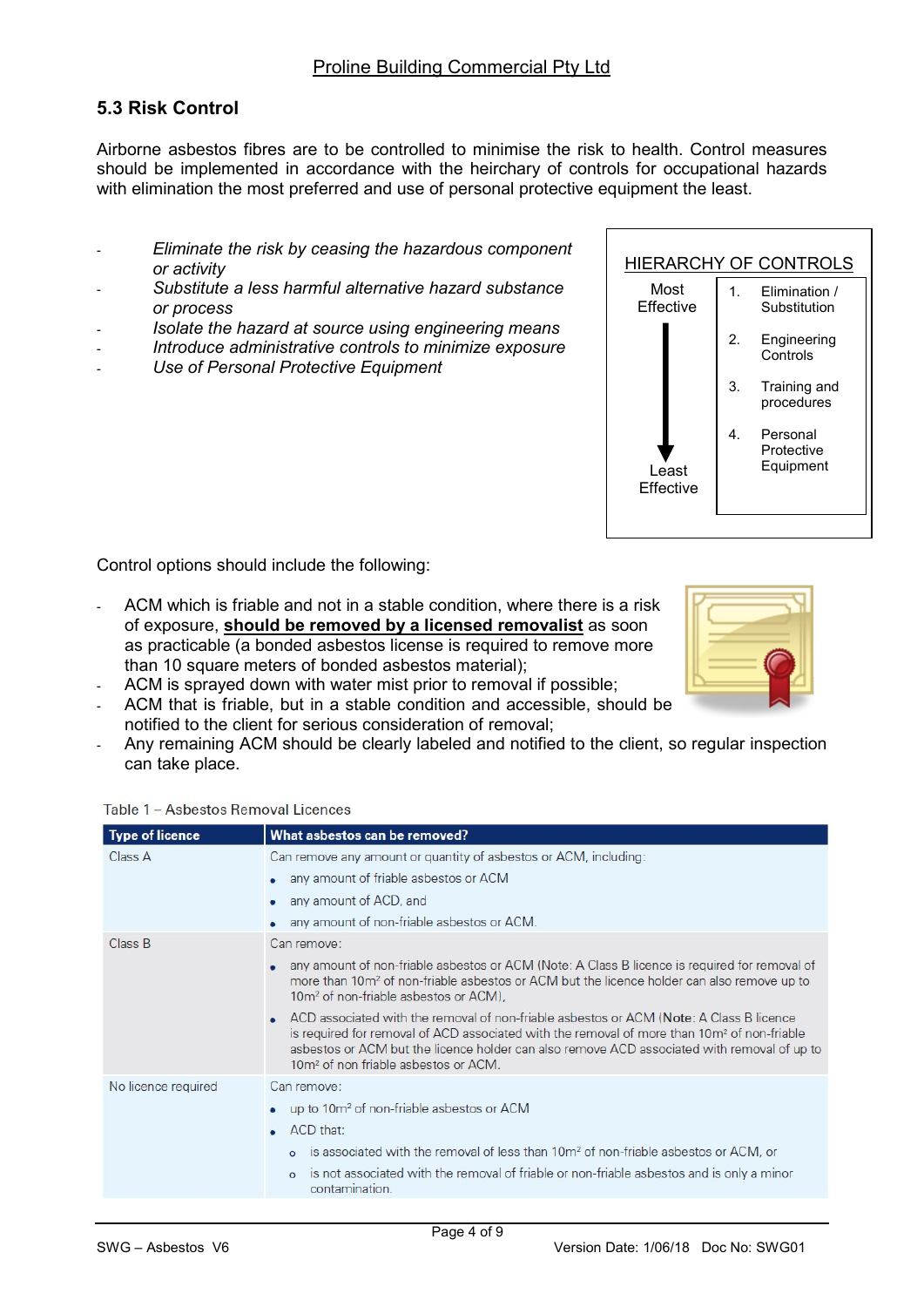# Proline Building Commercial Pty Ltd

|                           |                                                                                                                           | <b>FRIABLE ASBESTOS WORK LICENCE</b> |  |
|---------------------------|---------------------------------------------------------------------------------------------------------------------------|--------------------------------------|--|
| transferable.             | Issued under the Occupational Health and Safety Regulation 2001 (NSW). This licence is not                                |                                      |  |
| Licence: 205486           |                                                                                                                           |                                      |  |
|                           | Licence period: From: 12 July 2010                                                                                        | To: 12 July 2012                     |  |
|                           | Licence holder name: HBI Australia - ECA Pty Ltd                                                                          |                                      |  |
| ABN: 24129607174          |                                                                                                                           |                                      |  |
|                           | Address: 5/12 Tasman Way Byron Bay NSW 2481                                                                               |                                      |  |
|                           | The licence holder is authorised to do:                                                                                   |                                      |  |
| · Friable asbestos work.  |                                                                                                                           |                                      |  |
|                           |                                                                                                                           |                                      |  |
|                           | * Bonded asbestos work.                                                                                                   |                                      |  |
|                           |                                                                                                                           |                                      |  |
| <b>Licence Conditions</b> |                                                                                                                           |                                      |  |
|                           | A recognised supervisor must be on site at all times while licensed work is carried out.                                  |                                      |  |
| out.                      | A copy of the licence must be displayed at the work site while licensed work is carried                                   |                                      |  |
| commencing.               | All licensed work is to be notified to WorkCover NSW at least 7 days prior to the work                                    |                                      |  |
|                           | The licence holder must notify WorkCover NSW in writing of any changes in licence or<br>supervisor details within 7 days. |                                      |  |

Always ensure you are where full PPE when demolition works etc where any potential ACM could be present.



5.4 Evaluate / Monitor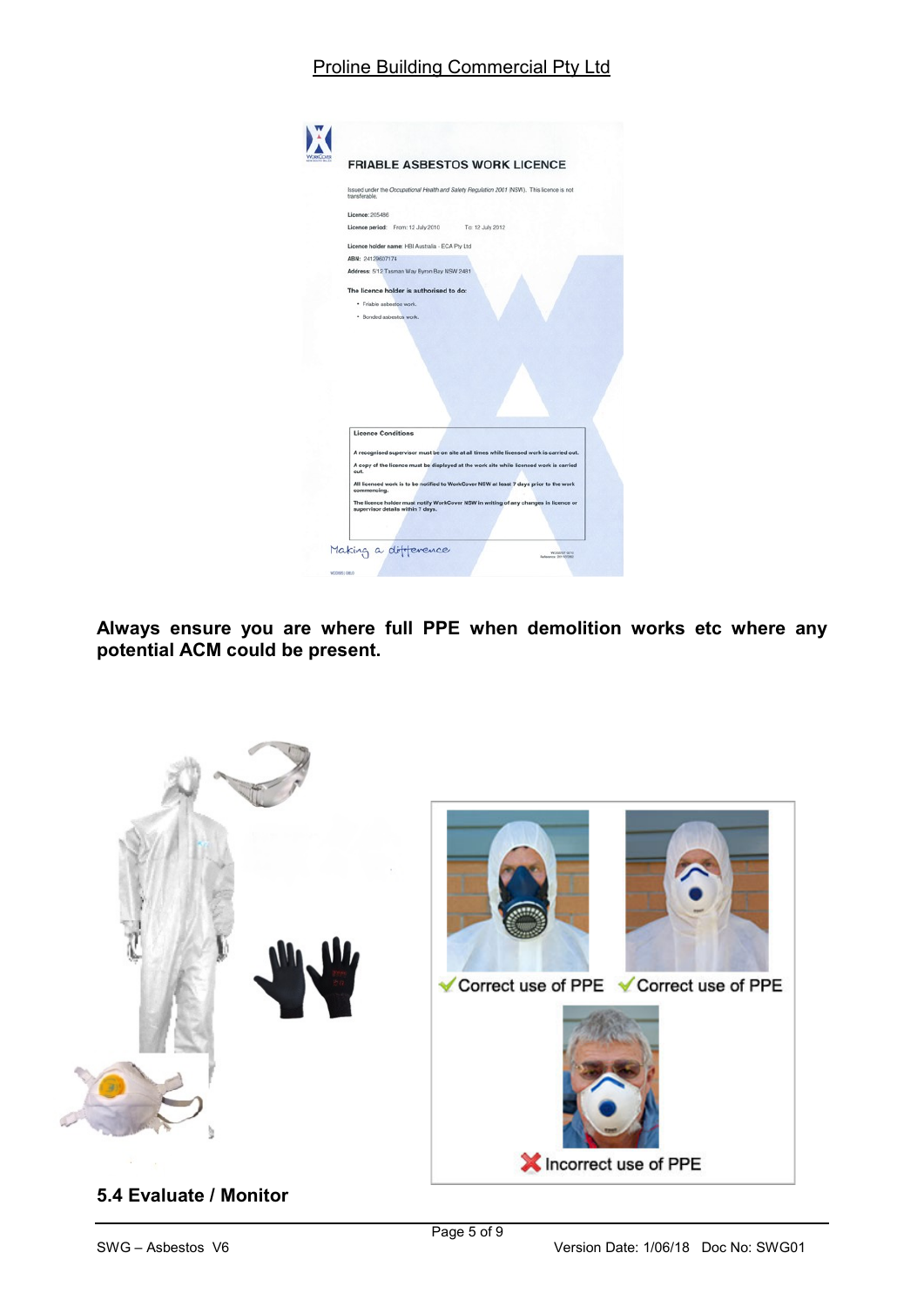It is important to evaluate the effectiveness of the control measures implemented, to ensure that they are effective and that they do not lead into the introduction of additional hazards within the work environment. An evaluation of control measures must be carried out by the Site Supervisor during the tasks Safe Work Method Statement Reviews.

Air monitoring for asbestos exposure may be required as a result of the evaluation of controls. This should be carried out be a suitably qualified licenced company only.

#### 6.0 Asbestos Management Procedures for Unexpected Finds (Trenching Works)

Although surface inspections of the proposed work area for the electrical, hydraulics and communications trenches generally reveal no asbestos material, it would be unwise to assume that the fill/ground materials below the surface do not contain asbestos or contaminated materials due to the frequency of ACM encountered in the construction industry.

However if asbestos materials are encountered during the demolition/excavation phases within the construction, contractors must follow an 'Unexpected Finds Protocol'. This may include the following;

- All works are to cease until the unidentified material can be assessed by occupational hygienist.
- As a precautionary measure the fill material should be dampened down and then covered by 200μm thick plastic sheeting or geofabric (i.e. bidum) to prevent potential asbestos dust become airborne.
- The work area in which the unidentified material has been discovered is to be barricaded and sign posted until assessed.

#### 6.1 Asbestos Removal Control Plan / Site Asbestos Management Plan

An Asesbtos Removal Control Plan should be submitted from an approved and qualified Hygienist which is to be used as a guide for general health and safety procedures/precautions that are recommended to be applied during the asbestos remedial works with sole regard to the identified asbestos hazards and health and safety risks relating to potential asbestos exposures and included in the Site Asbestos Management Plan.

All work must be performed in accordance with the Work Health and Safety Regulation 2011, How to safety remove asbestos Code of Practice and all other applicable standards and Legislation.

As a guide the Site Asbestos Management Plan should contain the following information:

#### 6.1.1 General Site(s) Set Up

Prior to the commencement of decontamination/excavation activities the following procedures are to be observed:

- All bonded asbestos remediation work is to be undertaken by an AS1 or AS2 licensed contractor.
- An exclusion zone (a minimum of 10m) from the contaminated area is to be established, barricaded and access restricted.
- Establish site amenities (i.e. toilet and site shed).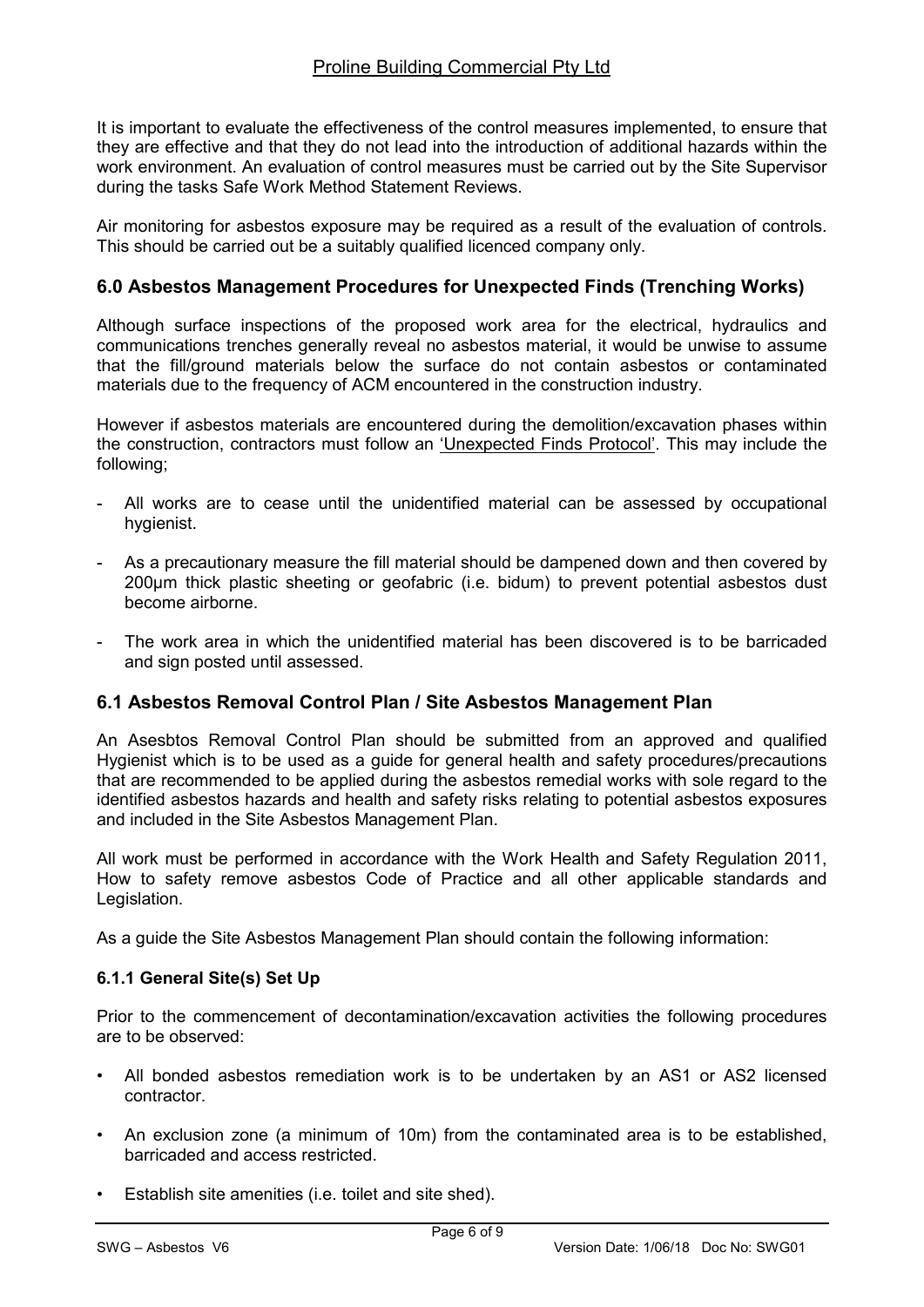- An appropriate Safe Work Method Statement and Risk Assessment are to be prepared by all parties involved and followed in accordance with site safety procedures. All personnel must read and sign each relevant document.
- Establish area for decontamination facilities (area for wetting down and disposal of PPE).
- Establish area for wash down (decontamination) of equipment.
- Establish a wash down area for excavation equipment and trucks that is bunded to prevent runoff contaminating surrounding areas. All run off is to be appropriately filtered prior to discharge.
- Establish protocols for machinery/trucks to utilise the wash down area.
- All appropriate signage is to be erected, including appropriate asbestos warning signs.

#### 6.1.2 General Requirements for Decontamination Works

During asbestos remediation the following procedures are to be observed:

- All workers to wear appropriate Personal Protective Equipment (PPE), including respiratory protection, disposable overalls, safety shoes, hard hat, safety glasses, gloves and reflective vest.
- Ensure all safety procedures are in place prior to starting work.
- At the completion of each work shift use:
	- a) Established area for decontamination facilities; and
	- b) Established area for wash down (decontamination) of equipment.
- All used PPE is to be removed as asbestos contaminated waste and placed into appropriately lined bins/trucks.

#### 6.1.3 Removal of Potentially Asbestos Contaminated Layer to Desired Depth & Encapsulation

- All ground surfaces within the proposed Proline work zone should have the soil removed by excavation up to a designated depth. The excavated material should be removed as asbestos contaminated waste (special waste) and disposed of at an appropriate waste receivable facility.
- It is recommended that an indicator layer such as a geo-fabric (i.e. Bidum) be utilized to indicate that all soils below the indicator layer material (i.e. Bidum) is potentially contaminated soil – the location of which is to be identified on a plan and to be managed by a site asbestos management plan following completion of construction works. Once geofabric is laid down and an asbestos clearance inspection is completed, employees without PPE can safely enter the work area.
- It is recommended that a layer of clean validated material (at least 50 mm when compacted) is placed over the geo-fabric layer. Material to be used for encapsulation should be clean material such as crushed sandstone/road base or rock ballast material validated as being free of ACM before being brought onto site.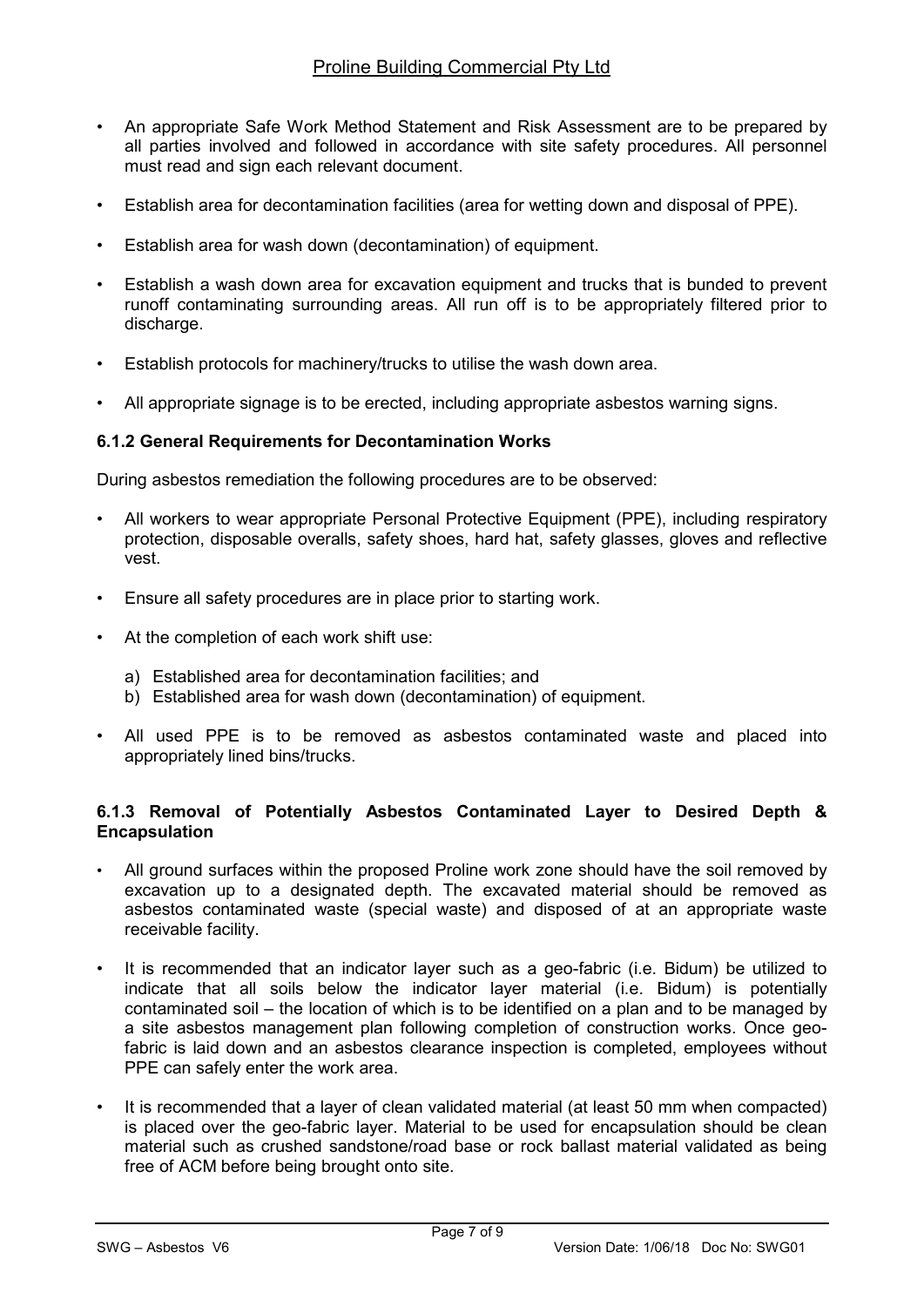- A fine water mist is to be applied to the area during all removal activities to minimize dust.
- Use established area for wash down (decontamination) of equipment i.e. wash down all trucks prior to leaving site.

## 6.1.4 Clearance Assessment/Inspection & Asbestos Air Monitoring

- Asbestos air monitoring is recommended during all asbestos decontamination works by a NATA accredited company.
- If the results of the asbestos air monitoring during the asbestos decontamination works indicate that airborne asbestos levels are equal to or exceed 0.02 fibres/mL, the decontamination Contractor shall cease work immediately, the work practice shall be reviewed with appropriate measures taken to rectify the problems.

Following all asbestos decontamination activities a NATA accredited company is to conduct a Clearance Assessment to determine that all asbestos materials have been removed to a satisfactory industry standard. Following a successful inspection an asbestos clearance certificate will be issued and details placed within Proline's Asbestos Register.

#### 7. Asbestos Register (Doc No: OHS058)

Proline maintains an Asbestos Register, which is regularly updated. The asbestos register contains the following information: -

- The identification date, site and specific location;
- Identification of ACM;
- Type of Asbestos;
- Comments / Action Taken;
- Monitoring By;
- Person/s on site.

# 8. Training

The Systems Manager will train employees during WHS EMS QA Seminars to ensure that employees can identify risky activities and receive appropriate training.

Project Manager/Supervisors should ensure Site Supervisor train employees / subcontractors in identifying, assessing and controlling risks during Safe Work Method Statement training for any suspect materials which may contain asbestos. Site Supervisor should ensure the person/s being trained understand the reason for performing the task with the least amount of risk, can recognise the risks and decide the most appropriate method to complete the task and can perform the task in the correct way. Site Supervisor should refer to the How to safety remove Code of Practice, when training employees in the removal of asbestos (bonded under 10square meters).

# 9. Review & Evaluation

In order to ensure this procedure remains effective, it will be reviewed by Senior Management on an annual basis or in the event of an disease / injury associated with ACM, changes in legislation or if raised by an employees concern.